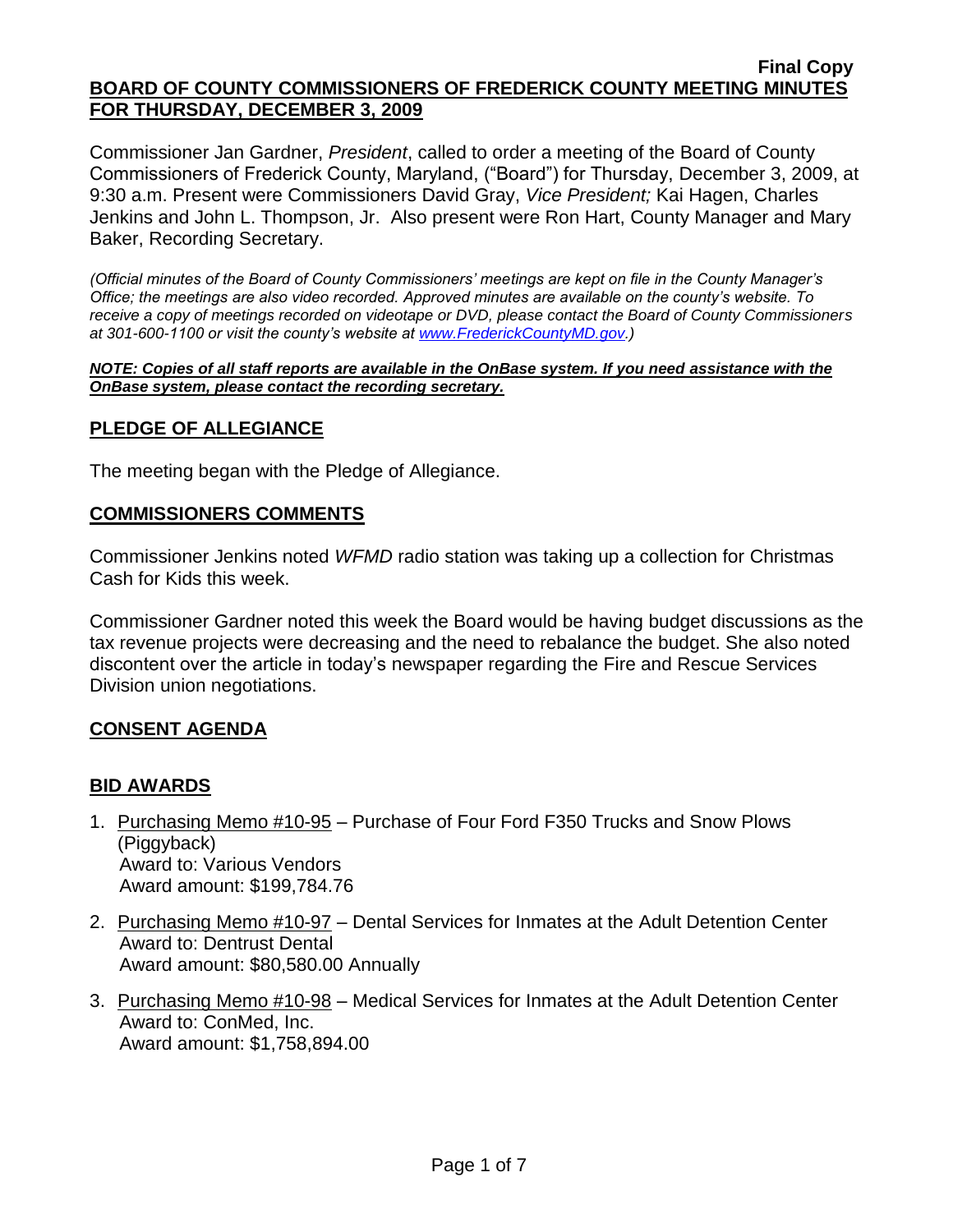- 4. Purchasing Memo #10-101 / #10-102 Indefinite Quantity Pricing for the Purchase of Network Storage (Piggyback) Award to: For #10-101 - Various Vendors / For #10-102 - Promark Technologies Award amount: Not to exceed \$500,000.00
- 5. Purchasing Memo #10-105 Snow Removal Services Award to: Various Independent Contractors Award amount: Paid Hourly Rates, Weather Dependent
- 6. Purchasing Memo #10-106 Inmate Telephone Services (Piggyback) Award to: IC Solution's Award amount: \$110,000.00 annual revenue with a 50/50 split between General Funds and Inmate Canteen Fund

# **BUGET TRANSFERS**

- 1. #BT-10-076, Sheriff's Office
- 2. #BT-10-077, Sheriff's Office

# **GRANTS**

- 1. FY 2010 Child Support Cooperative Reimbursement Agreement Susan Little, States Attorney's Office
- 2. Maryland Business Works FY 2009 Additional Grant Funds Laurie Holden, Office of Economic Development

# **CHANGE ORDERS**

- 1. FY 2009 Surface Coat of Various County Roadways, Contract No. C29919, Change Order No. 4 - Chuck Nipe and Tom Meunier, Public Works Division
- 2. Reichs Ford Road Improvements, Phase I, Contract No. C28375, Change Order No. 8 Chuck Nipe and Tom Meunier, Public Works Division
- 3. Reichs Ford Road Improvements, Phase I, Contract No. C28375, Change Order No. 10 Chuck Nipe and Tom Meunier, Public Works Division

Commissioner Thompson requested to pull Grant #2.

Commissioner Jenkins requested to pull Bid Award #1.

Commissioner Gray moved approval of the consent agenda with the exception of Grant #2 and Bid Award #1. Commissioner Jenkins seconded the motion that passed 5-0.

Commissioner Gray moved approval of Bid Award #1 as presented. Commissioner Hagen seconded the motion that passed 3-2 with Commissioners Jenkins and Thompson opposed.

Commissioner Hagen moved approval of Grant #1 as presented. Commissioner Gray seconded the motion that passed 4-1 with Commissioner Thompson opposed.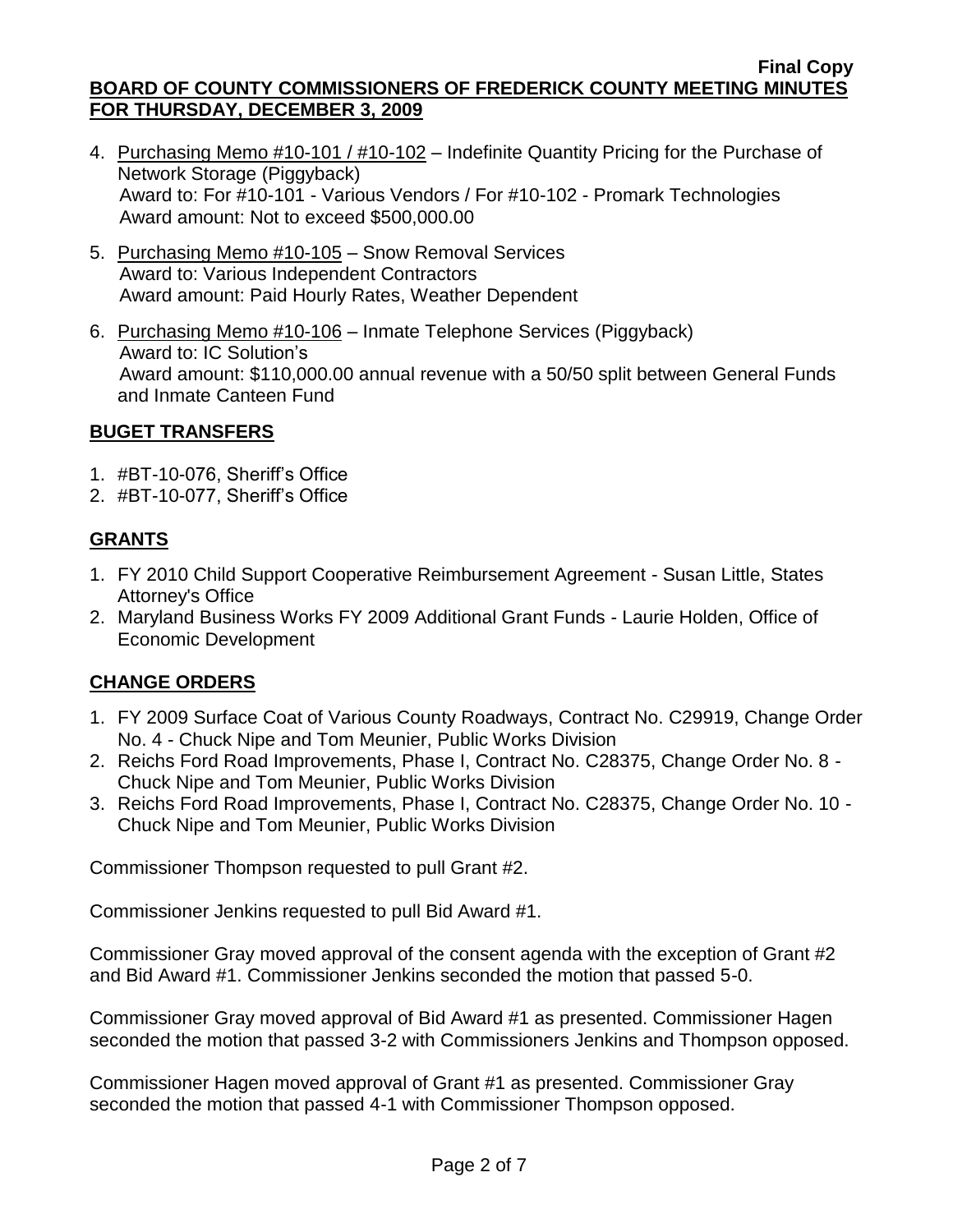### **ADMINISTRATIVE BUSINESS**

## **Approval of Board of County Commissioners' Meeting Minutes**

The minutes passed by unanimous consent.

### **Bid Award – Purchasing Memo #10-96, Renew Oracle (PeopleSoft) Maintenance for Frederick County Government and Frederick County Public Schools – Hal Good, Finance Division**

Mr. Good presented the proposed purchasing memo.

Commissioner Gray moved approval of Purchasing Memo #10-96 as presented. Commissioner Hagen seconded the motion.

Commissioner Thompson moved to table this item. Commissioner Jenkins seconded the motion that failed 2-3 with Commissioners Gardner, Gray and Hagen opposed.

The main motion passed 3-2 with Commissioners Jenkins and Thompson opposed.

### **For Signature Purposes - Ordinance Regarding Urbana Corporate Center, LLC Mixed Use Development (MXD) - Michael Chomel, Office of the County Attorney**

Mr. Chomel presented the proposed ordinance for signature, to be effective today.

Note no motion was necessary for the signing of the proposed ordinance.

(A copy of Ordinance #09-04-508 can be obtained in the County Manager's Office or from the county's website, [www.frederickcountymd.gov\)](file:\\NT1S5\BOCC\BOCC\BOCC%20Minutes\Mary)

## **Fire Station Site for Northern Frederick City - Steve Leatherman and Mike Dmuchowski, Fire and Rescue Services Division**

Mr. Leatherman and Mr. Dmuchowski presented information regarding land offered by the City of Frederick, the Sanner Property, for a future fire station in the northwest end of the county.

Commissioner Hagen moved approval of the offer from the City of Frederick of three acres located on the Sanner Property, at Christopher's Crossing and Poole Jones Road for a future fire station site and in return, the City of Frederick would retain the \$200,000.00 currently being held for a fire station site. He also requested to have staff inspect and approve the site noting no funding would be available until the deed was recorded and a status update provided in March 2010. Commissioner Gray seconded the motion that passed 5-0.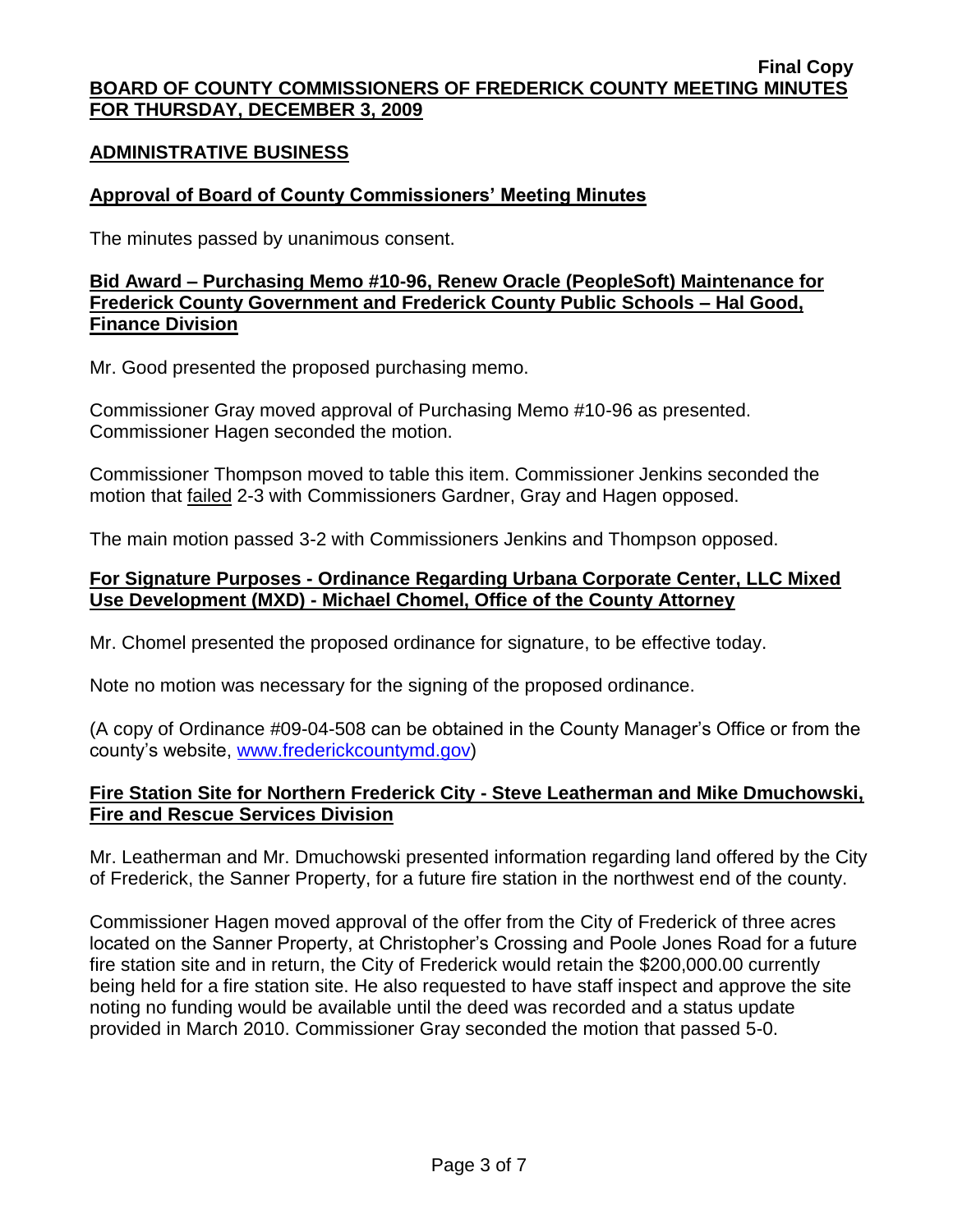### **Mid-Year FY 2010 Budget Adjustments – John Kroll and Mike Gastley, Finance Division**

Mr. Gastley presented the budget adjustments.

The following motions were made by the Board:

- Commissioner Gray moved to use \$2,138,518 of the pay-go funds from the capital improvements projects, project balance of for fund balance. Commissioner Hagen seconded the motion that passed 5-0.
- Commissioner Gray moved to use \$61,719 from extension service retraction for fund balance. Commissioner Thompson seconded the motion.

Commissioner Gardner offered an amendment to use \$41,000 of the extension service retraction. Commissioner Hagen seconded the motion that passed 3-2 with Commissioners Gray and Thompson opposed.

The main motion passed 4-1 with Commissioner Thompson opposed.

- Commissioner Thompson moved to eliminate \$180,000 from the fire equipment loan fund balance. Commissioner Gray seconded the motion that passed 5-0.
- Commissioner Gray moved to use \$270,000 of the athletic booster fund balance. Commissioner Thompson seconded the motion.

Commissioner Gardner offered an amendment to eliminate \$210,000 of the funds. Commissioner Hagen seconded the motion that passed 3-2 with Commissioners Gray and Thompson opposed.

The main motion passed 4-1 with Commissioner Thompson opposed.

 Commissioner Gardner moved to eliminate \$144,000 (interest only) from the Economic Development Division loan fund balance. Commissioner Hagen seconded the motion.

Commissioner Thompson offered an amendment to take the entire \$380,000. Commissioner Gray seconded the motion that failed 2-3 with Commissioners Gardner, Hagen and Jenkins opposed.

The main motion passed 3-2 with Commissioners Jenkins and Thompson opposed.

 Commissioner Gray moved to add cable franchise fee. Commissioner Thompson seconded the motion that failed 1-4 with Commissioners Gardner, Hagen, Jenkins and Thompson opposed.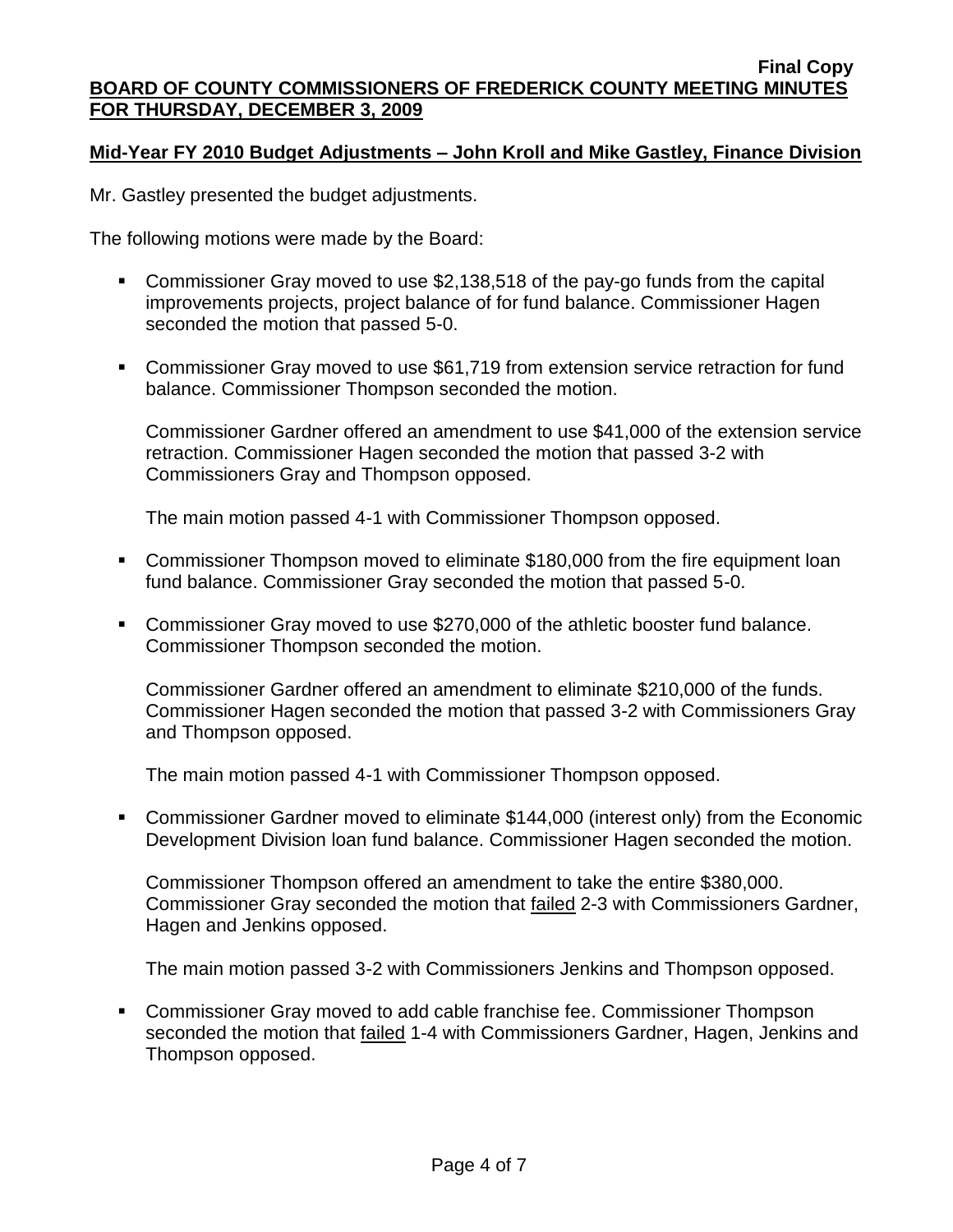- The Board requested to add a discussion of parks/recreation fee increase to a future agenda.
- There was unanimous consent to use \$250,000 from BioPort tax incremental financing repayment.
- **There was unanimous consent to acknowledge \$150,000 from the hiring freeze.**
- Commissioner Thompson moved to transfer \$3,066,780 of general fund fire/rescue to fire tax fund. Commissioner Gray seconded the motion.

Commissioner Thompson withdrew the motion.

(Commissioner Jenkins left the room.)

Commissioner Gardner moved to approve the transfer of funds. Commissioner Hagen seconded the motion that passed 3-1 with Commissioner Thompson opposed and Commissioner Jenkins absent.

 Commissioner Gray moved to use \$200,000 of the FY 2010 agricultural fund transfer. The motion failed due to lack of a second.

(Commissioner Jenkins entered the room.)

- Commissioner Gardner moved to give staff the ability to use the agricultural fund balance for any agricultural preservation and reduction in Maryland Agriculture Land Preservation Fund match of \$200,000. Commissioner Hagen seconded the motion that passed 5-0.
- Commissioner Thompson moved to use \$100,000 from Montevue Home fund balance. Commissioner Gray seconded the motion that passed 5-0.
- Commissioner Thompson moved to take to public hearing the recordation tax split for parks and recreation that would allow a percentage of the funds to be used in the general fund account. Commissioner Jenkins seconded the motion that failed 2-3 with Commissioners Gardner, Gray and Hagen opposed.
- Commissioner Thompson moved to cut the second half funding to the grants-in-aid and non-county agencies. Commissioner Gray seconded the motion.
- Commissioner Gray moved to amend the motion to modify the reduction, leaving \$174,000 for Social Services. Commissioner Thompson seconded the motion that failed 2-3 with Commissioners Gardner, Hagen and Jenkins opposed.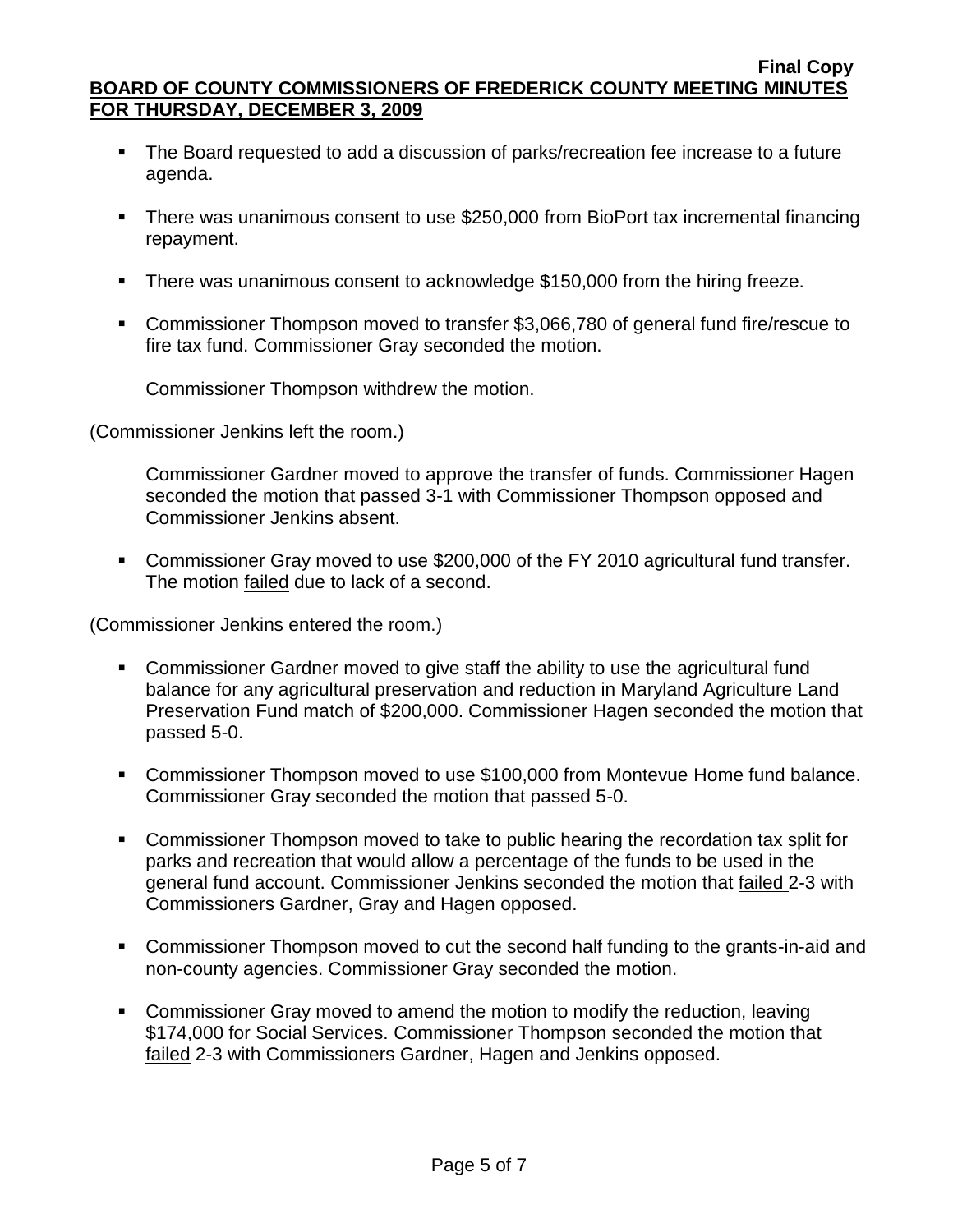- Commissioner Gray moved to eliminate the funding to the Frederick County Innovative Technologies Center. Commissioner Thompson seconded the motion that failed 2-3 with Commissioners Gardner, Hagen and Jenkins opposed.
- Commissioner Hagen moved to use \$439,000 of the fuel cost reserve fund. Commissioner Gray seconded the motion that passed 5-0.
- Commissioner Jenkins moved to use \$750,000 of the housing fund balance. Commissioner Thompson seconded the motion that passed 5-0.
- Commissioner Hagen moved to un-freeze half of the frozen funds. Commissioner Gardner seconded the motion that passed 3-2 with Commissioners Jenkins and Thompson opposed.
- **Commissioner Thompson moved to reduce funding to the health core funding to match** the required level by \$500,000. Commissioner Jenkins seconded the motion.

Commissioner Jenkins removed his second.

The main motion **failed** due to lack of a second.

Staff reviewed the capital improvements project budget and the Board took the following actions by unanimous consent:

- To delay and take \$25,000 from the warehouse/storage facility project.
- To delay and take \$84,920 from the Public Safety Training Facility project.
- To delay and take \$78,121 from the Adult Detention Center Phase V project.
- To delay and take \$150,000 from the Montevue Office Building project.
- To delay and take \$100,000 from the Interagency Technologies Division Building Renovation project.
- To delay and take \$250,600 from the 520 North Market Street project
- To delay and take \$54,873 from the Winchester Hall / 30 North Market Street Site Improvement project.
- To delay and take \$75,000 from the Myersville Library project.
- To delay and take \$175,000 from the Enterprise Document Management project.
- To delay and take \$37,500 from the athletic court rehab projects
- To take \$18,287 from the unallocated acquisition project
- To take \$90,975 from the multiple school lighting retro fund
- To take \$75,000 from the sensor project
- To take \$250,000 from the Adult Detention Center Master Confinement Study
- To delay and take \$57,800 from the Urbana Farm Master Plan Study fund.
- To leave \$241,285 in the Emmitsburg Community Center roof replacement for FY 2008 fund.
- To take \$110,000 from the Carpet Replacement project.
- To take \$100,237 from the Parking Repair/Overlay project.